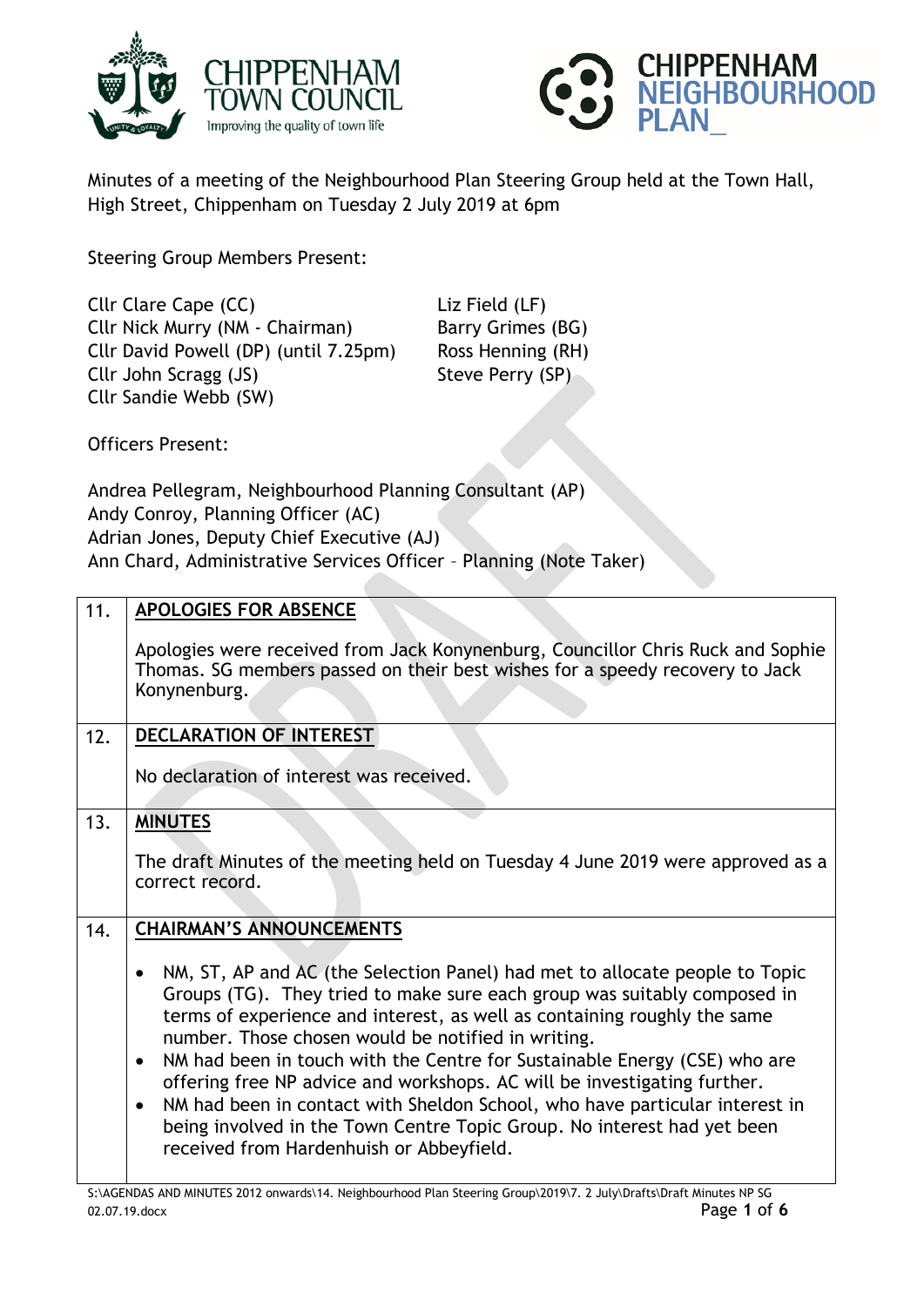|     | Wiltshire Council are to chair a Local Plan Review Workshop for the<br>Chippenham area from 4-6pm on Wednesday 17 July hosted by CTC at the<br>Town Hall. NM, AC, AP and SW would be attending. Any additional SG<br>members interested in attending should contact AC.                                                                                                                                                                                                                                                                                                                                                                                                                                                                                                                                                                                                                                                                                                                                                                                                                                                                                                                                                                                                                                                                                                                                                                                                                                                                        |
|-----|------------------------------------------------------------------------------------------------------------------------------------------------------------------------------------------------------------------------------------------------------------------------------------------------------------------------------------------------------------------------------------------------------------------------------------------------------------------------------------------------------------------------------------------------------------------------------------------------------------------------------------------------------------------------------------------------------------------------------------------------------------------------------------------------------------------------------------------------------------------------------------------------------------------------------------------------------------------------------------------------------------------------------------------------------------------------------------------------------------------------------------------------------------------------------------------------------------------------------------------------------------------------------------------------------------------------------------------------------------------------------------------------------------------------------------------------------------------------------------------------------------------------------------------------|
| 15. | <b>CHIPPENHAM RAILWAY STATION UPDATE</b>                                                                                                                                                                                                                                                                                                                                                                                                                                                                                                                                                                                                                                                                                                                                                                                                                                                                                                                                                                                                                                                                                                                                                                                                                                                                                                                                                                                                                                                                                                       |
|     | Before the presentation, NM updated the Group on the wider Station Hub Project.<br>NM's understanding was that the multi-storey car parks intended for the north<br>and south sides of the Station would now not be built, and neither would the<br>redevelopment (offices and affordable housing) along Cocklebury Road; the only<br>carpark development being at Sadlers Mead next to Monkton Park. It was<br>understood that despite concerns, the third lift (missing from the original<br>footbridge construction) would be added before the spending deadline expired.<br>The Station forecourt would be also be redeveloped (the subject of Mr Farley's<br>presentation).<br>NM had also been led to believe that the developers of the permitted retirement<br>home and shops development opposite the Station were pulling out and that the<br>old College site would be going back on the market, though this had yet to be<br>confirmed.<br>Luke Farley, Assistant Regional Development Manager of GWR, then gave a short<br>presentation updating Members on proposals for the Chippenham Railway Station<br>forecourt development. This was part of the remit to improve the south side of<br>the Station. A consultation had been carried out which counted passengers and<br>how they arrived at the Station. This had revealed a 50/50 split between the<br>north and south side, with the majority of car parking currently located to the<br>south. There would also be a feasibility study with regards access on the north |
|     | side around the footbridge and existing carpark entrance, which has congestion<br>and safety issues.                                                                                                                                                                                                                                                                                                                                                                                                                                                                                                                                                                                                                                                                                                                                                                                                                                                                                                                                                                                                                                                                                                                                                                                                                                                                                                                                                                                                                                           |
|     | The design proposal for the south side includes:                                                                                                                                                                                                                                                                                                                                                                                                                                                                                                                                                                                                                                                                                                                                                                                                                                                                                                                                                                                                                                                                                                                                                                                                                                                                                                                                                                                                                                                                                               |
|     | Cycle storage located where the taxi ranks currently are, with a link to a<br>shared path to connect with the Cocklebury Road shared path/ cycle route;                                                                                                                                                                                                                                                                                                                                                                                                                                                                                                                                                                                                                                                                                                                                                                                                                                                                                                                                                                                                                                                                                                                                                                                                                                                                                                                                                                                        |
|     | Provision of more/ better public realm;<br>$\bullet$                                                                                                                                                                                                                                                                                                                                                                                                                                                                                                                                                                                                                                                                                                                                                                                                                                                                                                                                                                                                                                                                                                                                                                                                                                                                                                                                                                                                                                                                                           |
|     | Bus stops retained but relocated;<br>$\bullet$                                                                                                                                                                                                                                                                                                                                                                                                                                                                                                                                                                                                                                                                                                                                                                                                                                                                                                                                                                                                                                                                                                                                                                                                                                                                                                                                                                                                                                                                                                 |
|     | Taxi ranks off the square, near to the bus stops;<br>$\bullet$<br>Resurfacing;<br>$\bullet$                                                                                                                                                                                                                                                                                                                                                                                                                                                                                                                                                                                                                                                                                                                                                                                                                                                                                                                                                                                                                                                                                                                                                                                                                                                                                                                                                                                                                                                    |
|     | Retention of most of the short-stay car park and a widened vehicular<br>$\bullet$<br>entrance/exit.                                                                                                                                                                                                                                                                                                                                                                                                                                                                                                                                                                                                                                                                                                                                                                                                                                                                                                                                                                                                                                                                                                                                                                                                                                                                                                                                                                                                                                            |
|     | A further consultation would be carried out for the north side of the Station in<br>July. The design and construction of the third lift would be contracted via<br>Network Rail. Walking routes would need to be provided through the car park to<br>improve pedestrian safety. The green weighbridge building was a constraint and<br>a study would need be carried out around options for retaining, part retaining or<br>moving this (listed) building.                                                                                                                                                                                                                                                                                                                                                                                                                                                                                                                                                                                                                                                                                                                                                                                                                                                                                                                                                                                                                                                                                     |
| 16. | <b>TOPIC GROUP MEMBERSHIP</b>                                                                                                                                                                                                                                                                                                                                                                                                                                                                                                                                                                                                                                                                                                                                                                                                                                                                                                                                                                                                                                                                                                                                                                                                                                                                                                                                                                                                                                                                                                                  |
|     | SG Members considered the shortlist of candidates who had applied for TGs, as<br>recommended by the Selection Panel. Every effort had been made to fit people<br>into their chosen group but there was still a shortfall in the Housing, Town Centre                                                                                                                                                                                                                                                                                                                                                                                                                                                                                                                                                                                                                                                                                                                                                                                                                                                                                                                                                                                                                                                                                                                                                                                                                                                                                           |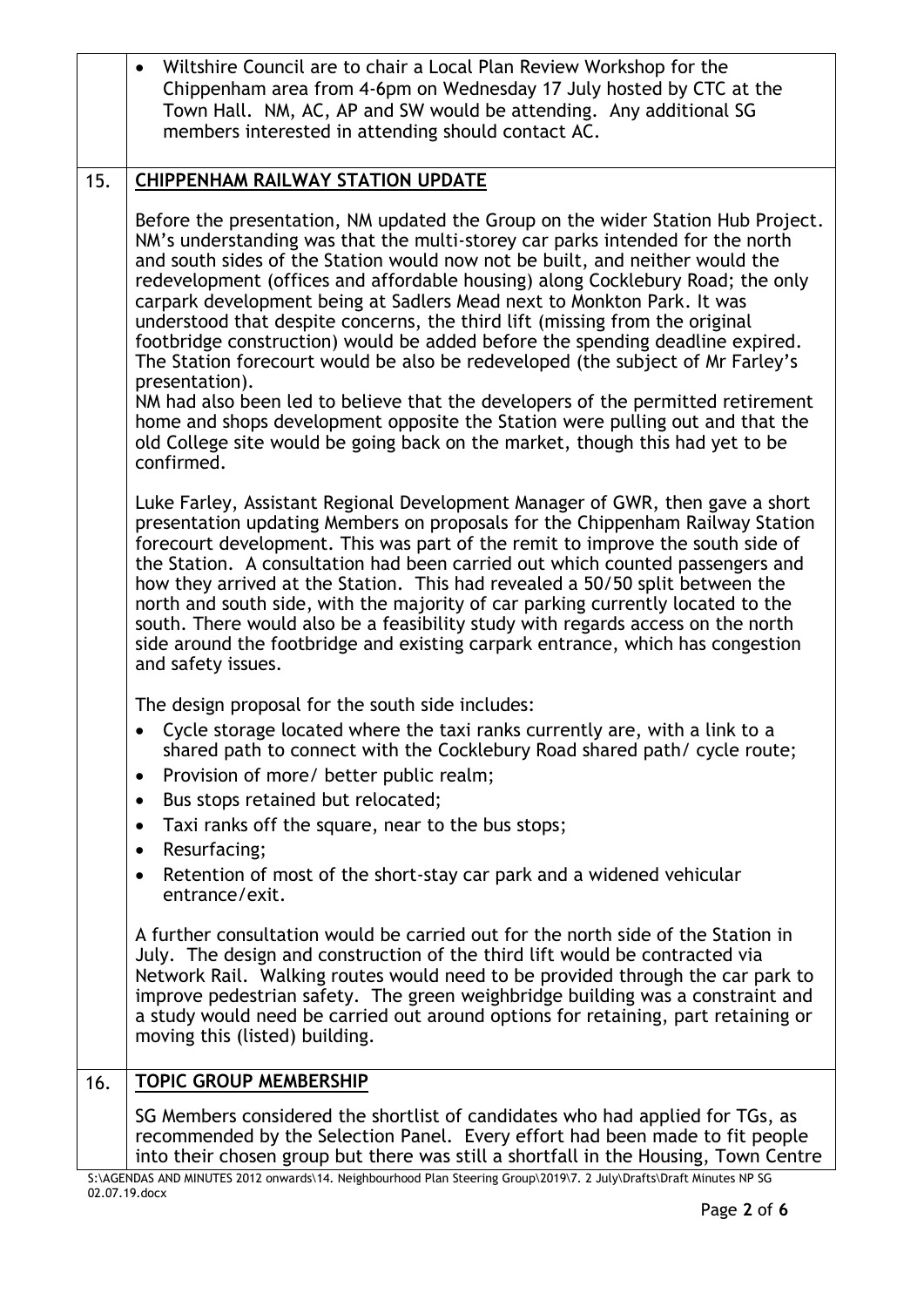|     | and Economy TGs. SW suggested using the Town Council gazebo at the Carnival<br>to recruit more TG members. It was agreed that AC and SG Members would look<br>to recruit additional TG members where there was shortfall. These would be<br>agreed via the Selection Panel and approved by the SG as a whole before being<br>appointed. It was generally agreed that the TG numbers would still work, and TGs<br>would function effectively, even if the ideal situation of equal numbers could not<br>be achieved.                                                                                                  |
|-----|----------------------------------------------------------------------------------------------------------------------------------------------------------------------------------------------------------------------------------------------------------------------------------------------------------------------------------------------------------------------------------------------------------------------------------------------------------------------------------------------------------------------------------------------------------------------------------------------------------------------|
|     | Concerns were raised regarding the number of representatives from certain<br>community groups included in TGs and possibly overwhelming those groups. It was<br>pointed out that it would be wrong to discriminate against applicants on the basis<br>of affiliations or external group memberships, particularly when there was<br>valuable experience being offered. It was generally felt that passionate and<br>motivated volunteers were of benefit and agreed that any problems arising could<br>be dealt with through governance.                                                                             |
|     | The question of whether Shepherds should also be Chairs (and Vice Chairs) was<br>also raised. There was a feeling that having these separate roles might complicate<br>matters within TGs. After discussion it was agreed that the Chairmen/Vice-<br>Chairmen of TGs should be members of the SG and incorporate the Shepherd role<br>as part of their function. Each of the two SG Topic Group members would decide<br>who would be Chair/ VC and who would be reporting back to the SG. As a point of<br>clarification, it was agreed that notetakers could be appointed within the Topic<br>Group as appropriate. |
|     | <b>Actions:</b>                                                                                                                                                                                                                                                                                                                                                                                                                                                                                                                                                                                                      |
|     | AC to distribute completed application forms to 'Shepherds' and ask 'Shepherds'<br>to decide between themselves which one takes the role of Chair and which one<br>takes the role of Vice-Chair.                                                                                                                                                                                                                                                                                                                                                                                                                     |
|     | AC to identify additional TG members to address shortfall from Pre-Vision Survey,<br>send them reminder emails, and liaise with Selection Panel on further<br>applications for final approval by the SG.                                                                                                                                                                                                                                                                                                                                                                                                             |
|     | CTC gazebo at Carnival to be used to recruit more TG members. LN, and any<br>other interested SG members, to man gazebo on behalf of the NP.                                                                                                                                                                                                                                                                                                                                                                                                                                                                         |
| 17. | <b>TOPIC GROUP GOVERNANCE</b>                                                                                                                                                                                                                                                                                                                                                                                                                                                                                                                                                                                        |
|     | SG Members considered the TG Governance Briefing Note and agreed all points<br>with the following amendments/additions:                                                                                                                                                                                                                                                                                                                                                                                                                                                                                              |
|     | <b>Initial Next Steps</b>                                                                                                                                                                                                                                                                                                                                                                                                                                                                                                                                                                                            |
|     | Further advertising on website needed to fill remaining places on Town<br>٠<br>Centre, Economy and Housing TGs in particular. AC to co-ordinate.                                                                                                                                                                                                                                                                                                                                                                                                                                                                     |
|     | Proposed Itinerary                                                                                                                                                                                                                                                                                                                                                                                                                                                                                                                                                                                                   |
|     | Date of Training Session to be Saturday 21 September, for approx. 2.5 hours<br>(10am - 12.30am) plus half an hour for refreshments/sandwiches at the end.<br>TG members be asked to bring along their diary to the Training Session.<br>$\bullet$<br>AC and/or AP to attend first meetings of each TG.                                                                                                                                                                                                                                                                                                               |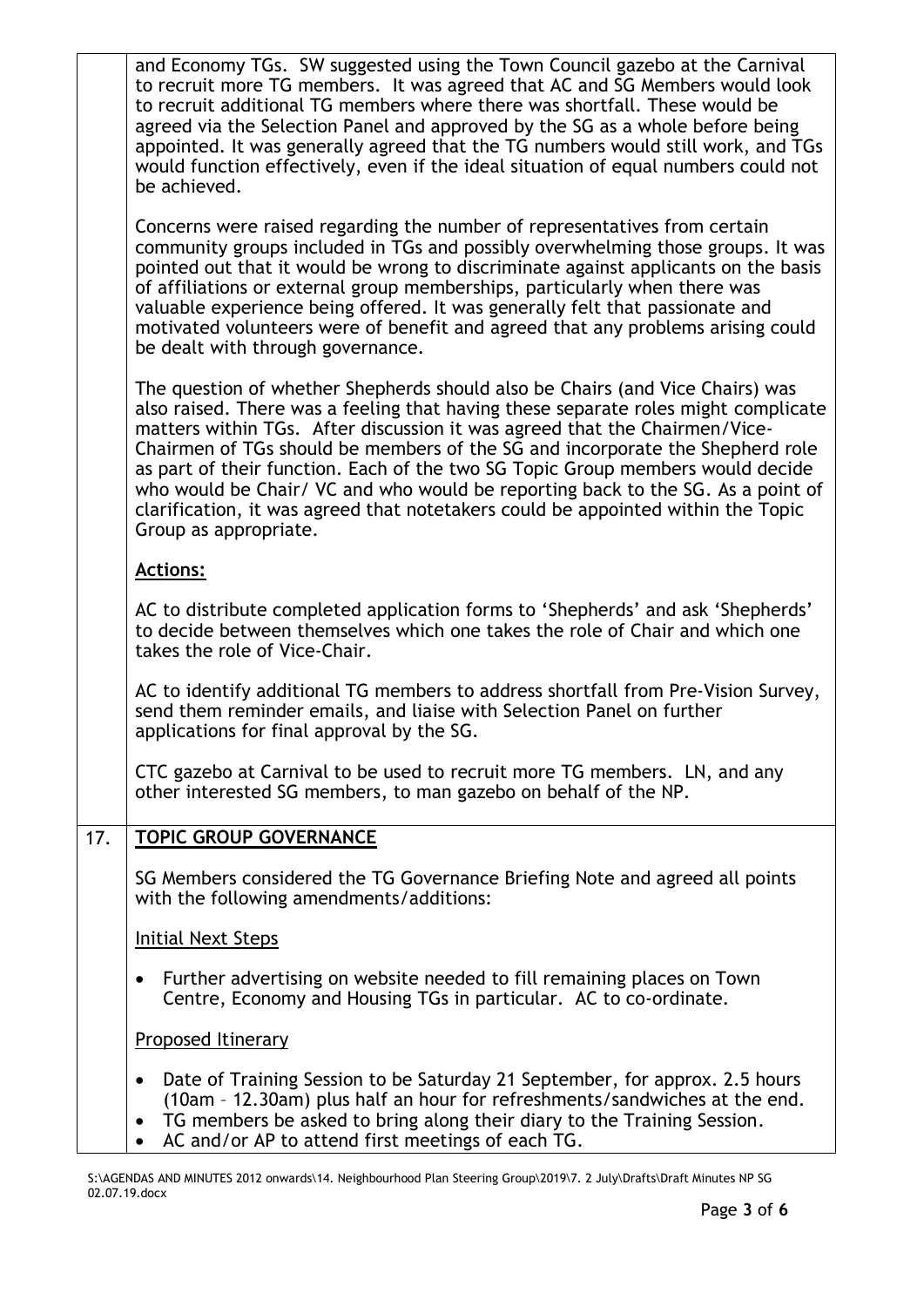- Doodle Poll or 'When 2 Meet' could be used to set meeting dates.
- SG meeting on 3 September to do a 'Rough cut' of policy areas led by AP.
- SG meeting on 3 September to agree agenda for first TG meeting and a broad agenda for all subsequent TG meetings to be used by TG Chair if decided – to be prepared by AP/AC.
- First TG meetings to be held in October as determined by the TG.

# TG Handbook

- Items will be compiled into one document by AC which the SG can agree on 3 September.
- To include updated Terms of Reference and governance information extract for TG members ('ground rules').
- Could be provided by email or on a memory stick.

# Reporting Back to SG

- SG on 3 September to receive a demonstration of Trello by BG.
- Action Log (action points) rather than minutes preferred method of TG's reporting back to SG.
- TGs to decide who will record actions at first meeting. This could rotate around TG members.
- At the end of 6 months TGs to produce report on evidence gathered to AP/AC, who will collate information and edit it to ensure conformity.
- AP to create new TG report template for Chippenham.
- $\bullet$  SG on 3 September to discuss final output of TGs and how to know when they are finished.

# TG Meetings

- AP suggested Issues and Options Public Consultation could be held at the end of 6 months.
- No public be allowed to attend TGs unless they wish to join the TG, in which case they should contact AC.
- The Chairman of each TG should try to resolve any grievances arising within the TGs but should this not be possible, it should be passed to the SG Chairman to try to resolve.

(Councillor David Powell left the meeting at 7.25pm)

# NP Website

 AC to prepare a Declaration of Interest/Membership of Group or Organisation form for each TG member to complete. This should be sent with the acceptance email and members asked if they also wish to provide a short bio.

Liaison with Stakeholders

 TG members to inform TG Chairman and AC if they wish to liaise directly with stakeholders.

# Evidence Storage

 AC to further explore secure storage options such as Google Drive (already set up), NP website storage in members' area, remote access to a new drive on

S:\AGENDAS AND MINUTES 2012 onwards\14. Neighbourhood Plan Steering Group\2019\7. 2 July\Drafts\Draft Minutes NP SG 02.07.19.docx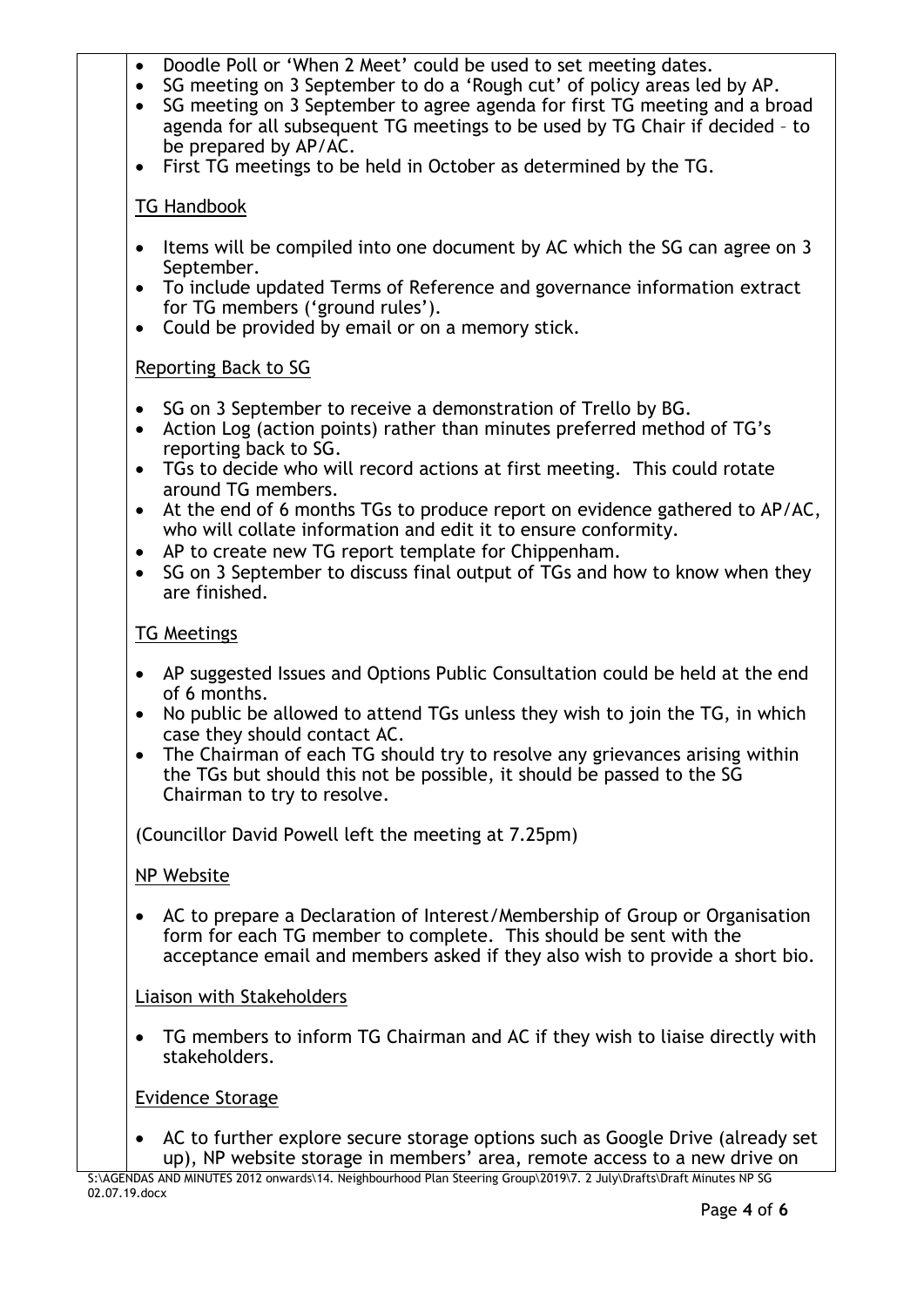the Council's server, and the costs involved with each. Consult with SP if required.

• GDPR advice to be sought if required.

## Financial Assistance

AP suggested that technical support could be obtained from Community First Oxfordshire, AECOM and Enzygo, subject to budget being available. AECOM can also provide support in many areas but this may introduce a delay though it would be at no cost to the NP. NM added that SG approval would be sought before the appointment of any of these.

Further funding could be applied for through Locality at a later date.

# **Actions:**

|     | AC to write to all those who have expressed an interest and invite them to join a<br>TG, also inviting them to 21st September Induction.<br>AC to send follow up email to those members of the public who had completed<br>the Pre-Vision Survey and were interested in Housing, Town Centre and Economy<br>TGs, but hadn't replied to the original email.<br>AC to reinstate website information for recruiting TG members to fill remaining<br>places.<br>AC and AP to arrange Training Session on 21 September.<br>AC to prepare a Declaration of Interest form for each TG member to complete,<br>send with the acceptance email and ask if they wish to provide a short bio.<br>AC to explore storage options and seek GDPR advice if required.<br>BG to arrange a demonstration of Trello at next SG meeting.<br>AP to create new topic template for Chippenham.<br>AC to review options for Locality funding.<br>AC to compile TG Handbook.<br>SG members to decide on Chair/Vice-Chair for the TGs and to notify AC of<br>decision. |
|-----|---------------------------------------------------------------------------------------------------------------------------------------------------------------------------------------------------------------------------------------------------------------------------------------------------------------------------------------------------------------------------------------------------------------------------------------------------------------------------------------------------------------------------------------------------------------------------------------------------------------------------------------------------------------------------------------------------------------------------------------------------------------------------------------------------------------------------------------------------------------------------------------------------------------------------------------------------------------------------------------------------------------------------------------------|
| 18. | <b>REVIEW TERMS OF REFERENCE</b>                                                                                                                                                                                                                                                                                                                                                                                                                                                                                                                                                                                                                                                                                                                                                                                                                                                                                                                                                                                                            |
|     | SG Members considered the Terms of Reference. It was agreed the line 'Elect a<br>Chairman and Vice-Chairman at the first meeting' be removed from page 2 and<br>replaced by appropriate wording to say that the Chairman and Vice-Chairman of<br>each TG should be a member of the SG.                                                                                                                                                                                                                                                                                                                                                                                                                                                                                                                                                                                                                                                                                                                                                      |
|     | Action: AC to update the Terms of Reference to incorporate some of the agreed<br>points made within the TG Governance Briefing Note, for approval at the SG<br>meeting on 3 September.                                                                                                                                                                                                                                                                                                                                                                                                                                                                                                                                                                                                                                                                                                                                                                                                                                                      |
| 19. | UPDATED PROJECT TIMELINE AND PROJECT PLAN                                                                                                                                                                                                                                                                                                                                                                                                                                                                                                                                                                                                                                                                                                                                                                                                                                                                                                                                                                                                   |
|     | SG Members received and noted the updated Project Timeline and Project Plan.                                                                                                                                                                                                                                                                                                                                                                                                                                                                                                                                                                                                                                                                                                                                                                                                                                                                                                                                                                |
| 20. | <b>ITEMS FOR NEXT MEETING</b>                                                                                                                                                                                                                                                                                                                                                                                                                                                                                                                                                                                                                                                                                                                                                                                                                                                                                                                                                                                                               |
|     | Agree agenda for TG Training Session.<br>$\bullet$<br>Agree agenda for first TG meeting.<br>$\bullet$<br>• 'Rough cut' of policy areas.                                                                                                                                                                                                                                                                                                                                                                                                                                                                                                                                                                                                                                                                                                                                                                                                                                                                                                     |